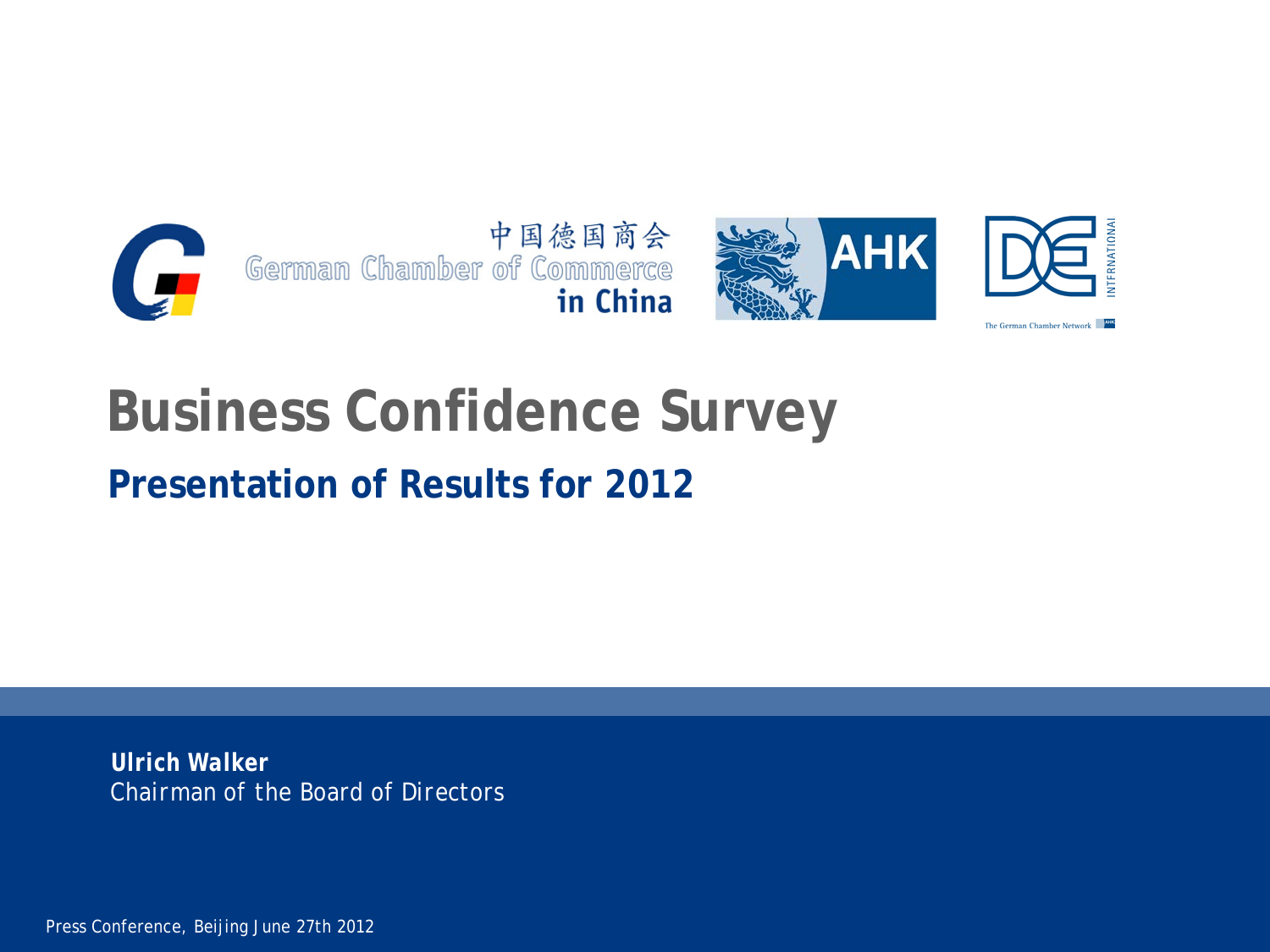



## **Agenda press conference**

**1 Part 1 – Results Business Confidence Survey** 

**2 Part 2 – Sales and Distribution Channels**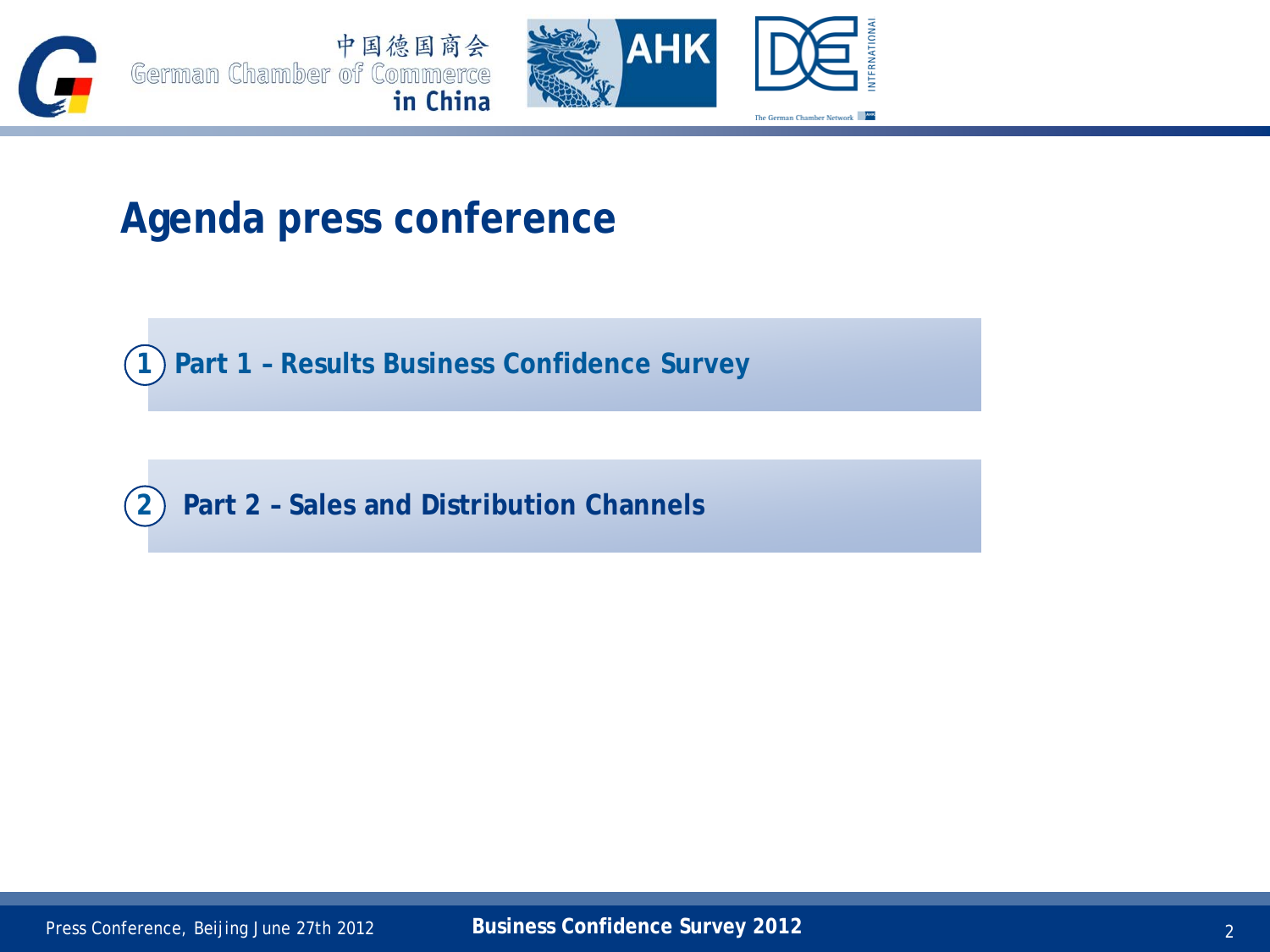### Press Conference, Beijing June 27th 2012 **Business Confidence Survey 2012** 3 3 3 3 3 3 3 3 3 3 3 3 3 3 3 3 3 3 4 3 3 3 3 3 4 3 3 3 3 4 3 3 3 4 3 3 4 3 3 4 3 3 4 3 4 3 3 4 3 4 3 4 3 4 3 4 3 4 3 4 3 4 3 4 3 4 3 4 3 4 3 4 3 4



### Q1: Company location n=319 Q7: Main industry n=294



### **Industry of companies**

1,7% 1,0%  $1,0%$ 

m.

Aerospace Tourism

Pharmaceuticals

## **Survey Overview**

- 319 responding companies of total 1.900 German company members in China
- Response rate of 16.8%





24,0%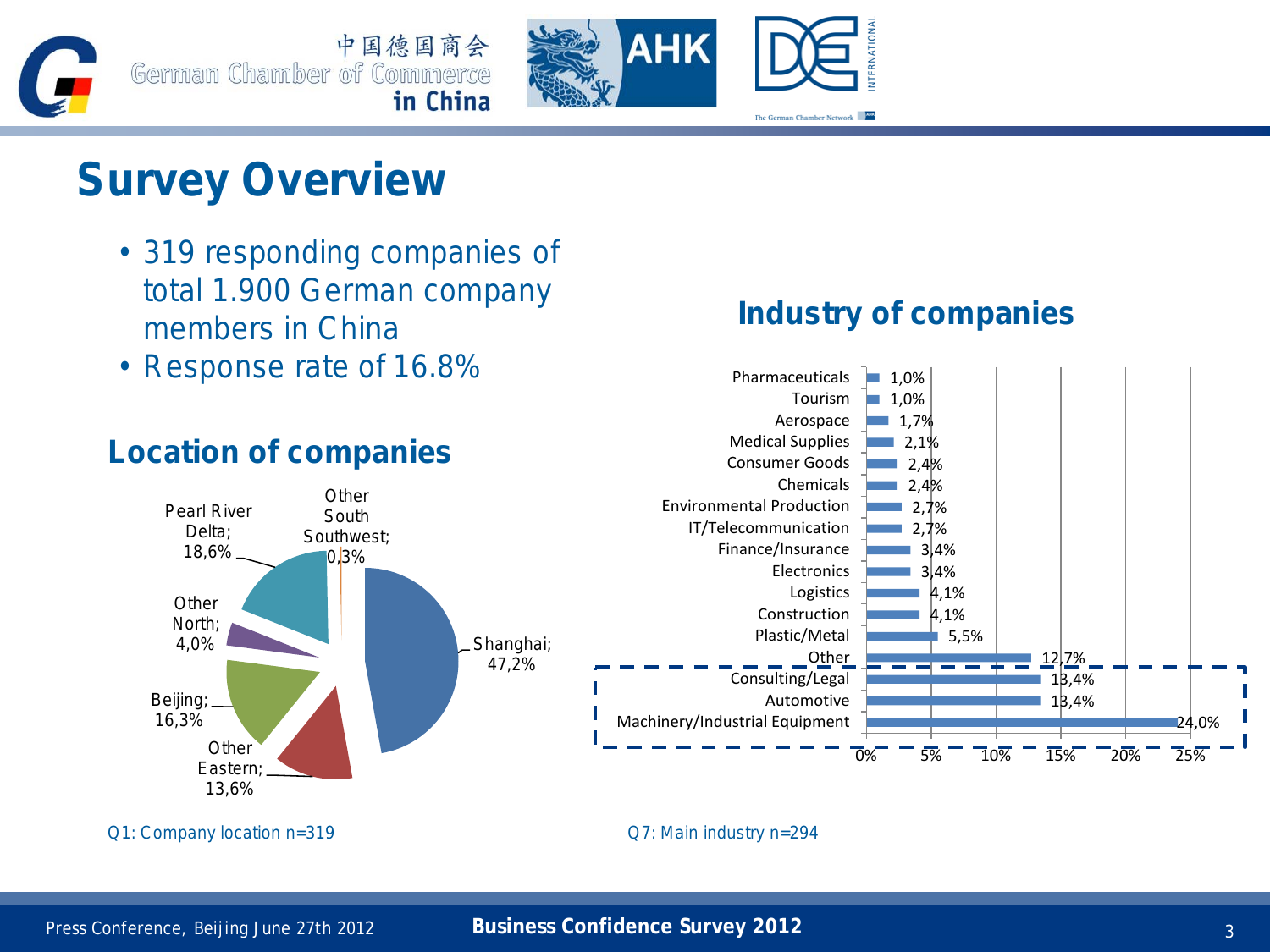



## **Survey Overview**





### **Size of companies Turnover of companies**

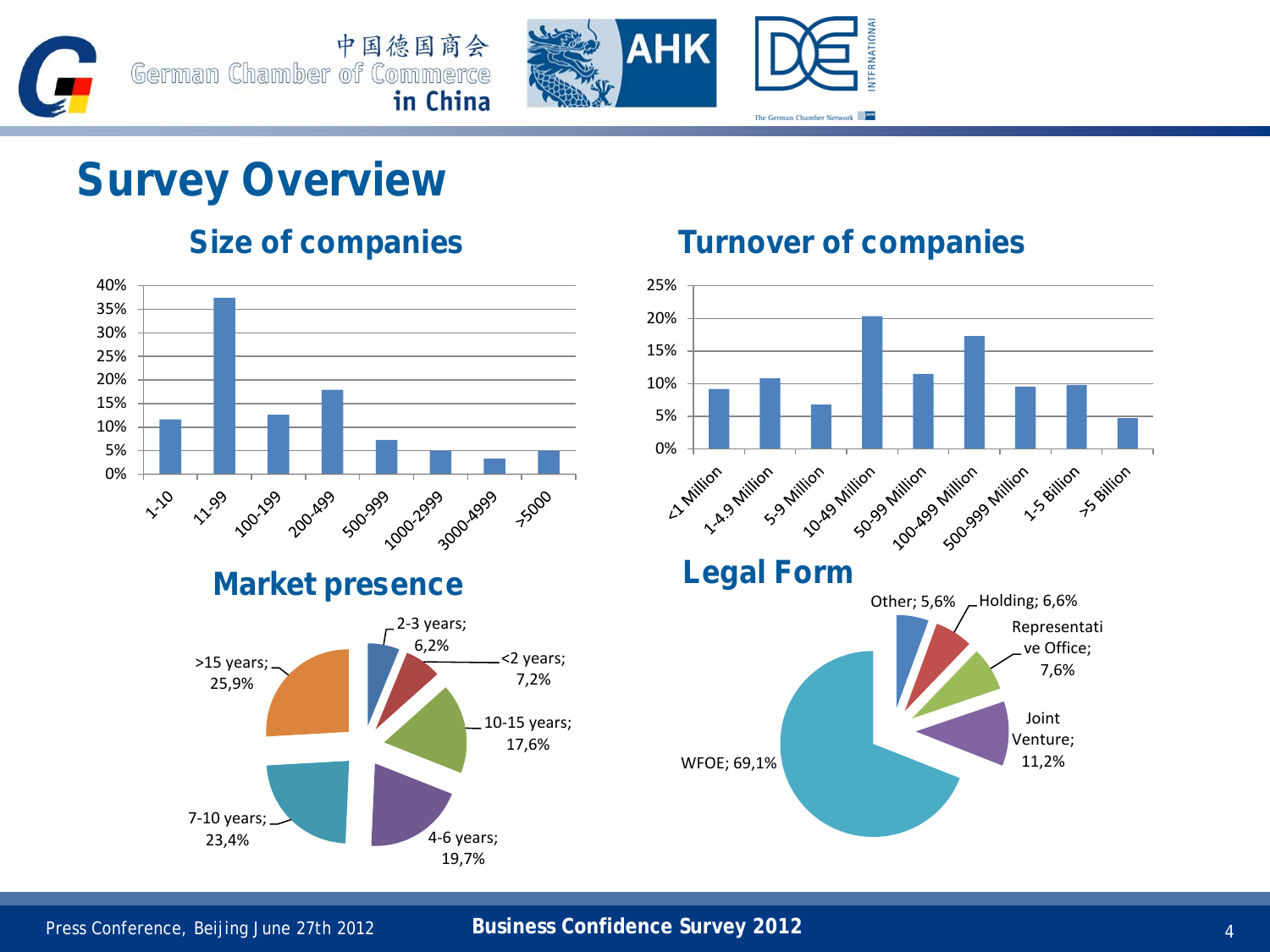



## **Changes in company structure**



Q9: Market presence in China n=290 Q4: Legal form n=304

• Companies getting more experienced



- Legal structure dominated by WOFEs
- JVs and ROs becoming less attractive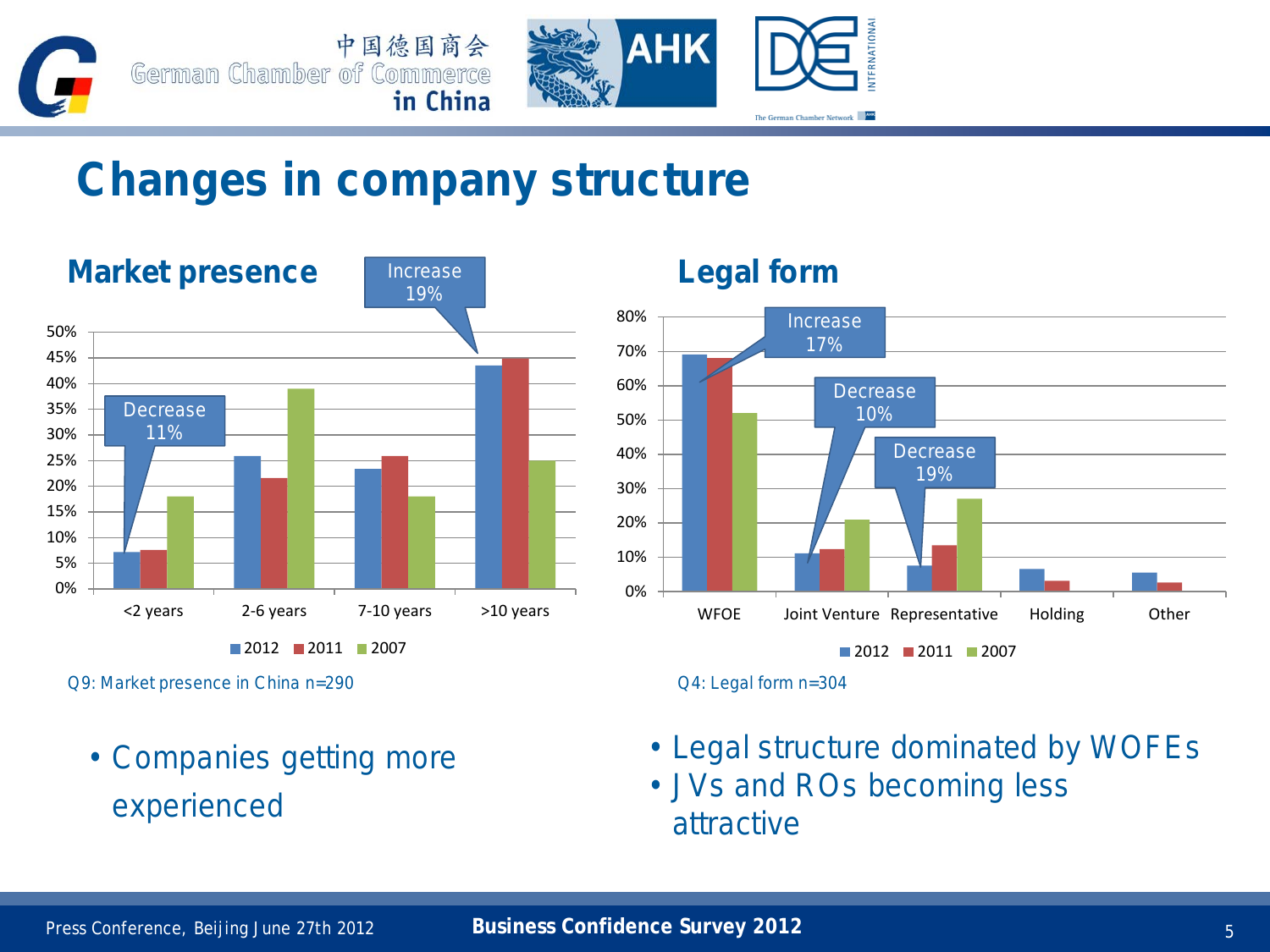



## **Market Attractiveness**

### **Most important motives for market presence**



**Comparison 2007 - 2012 Comparison industries**

- Sales potential remains the main driver
- China becomes more attractive as cornerstone for Asian markets



- Machinery sees most sales potential
- R&D for Automotive more interesting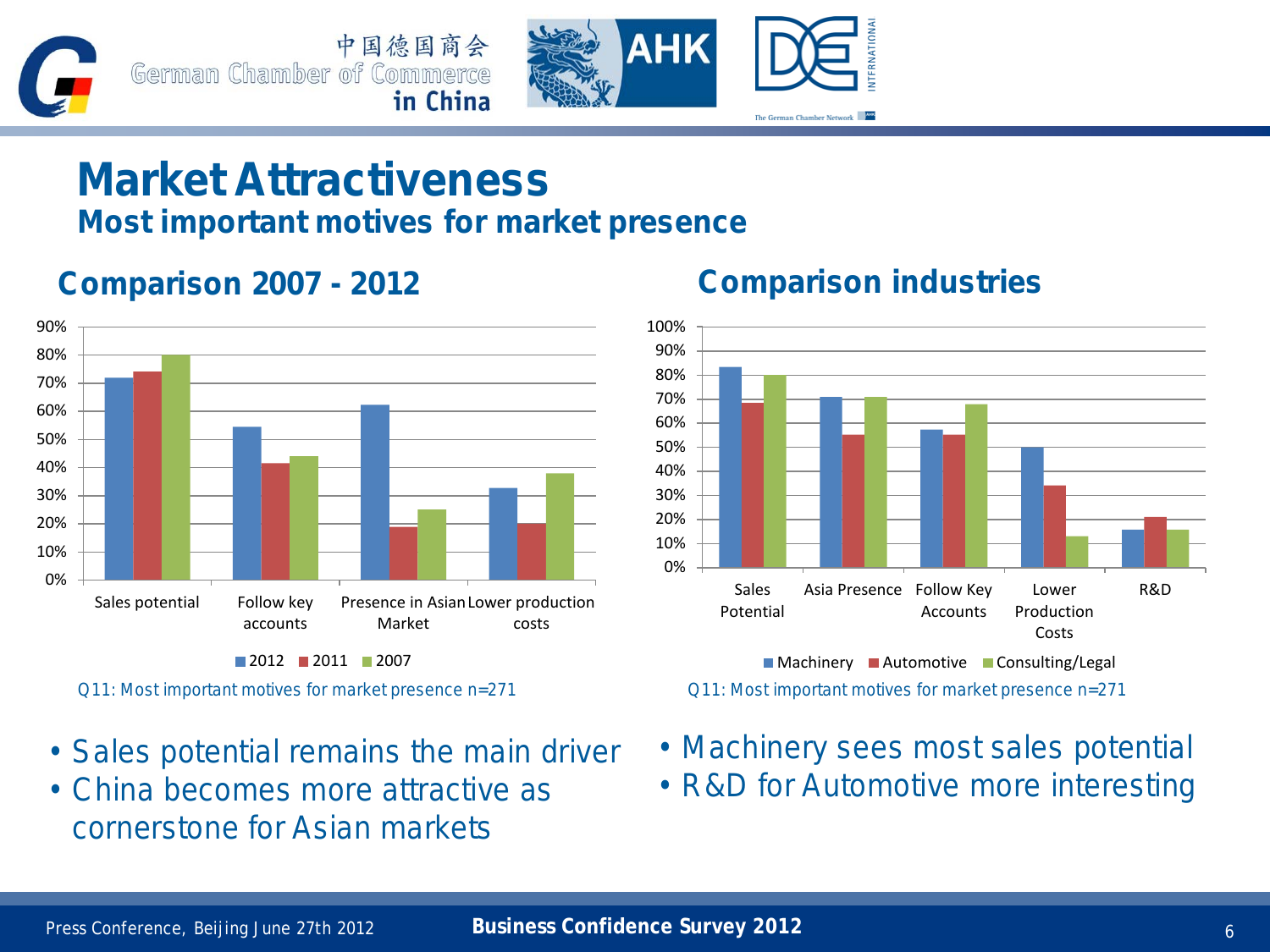





## **Market Attractiveness**

### **Turnover & Profit China in comparison with mother company**



• For almost 60% Top-3 market and Machinery

### **Importance of China in comparison of industries**



Q13: Importance for revenue of mother company by revenue

• Market most important for Automotive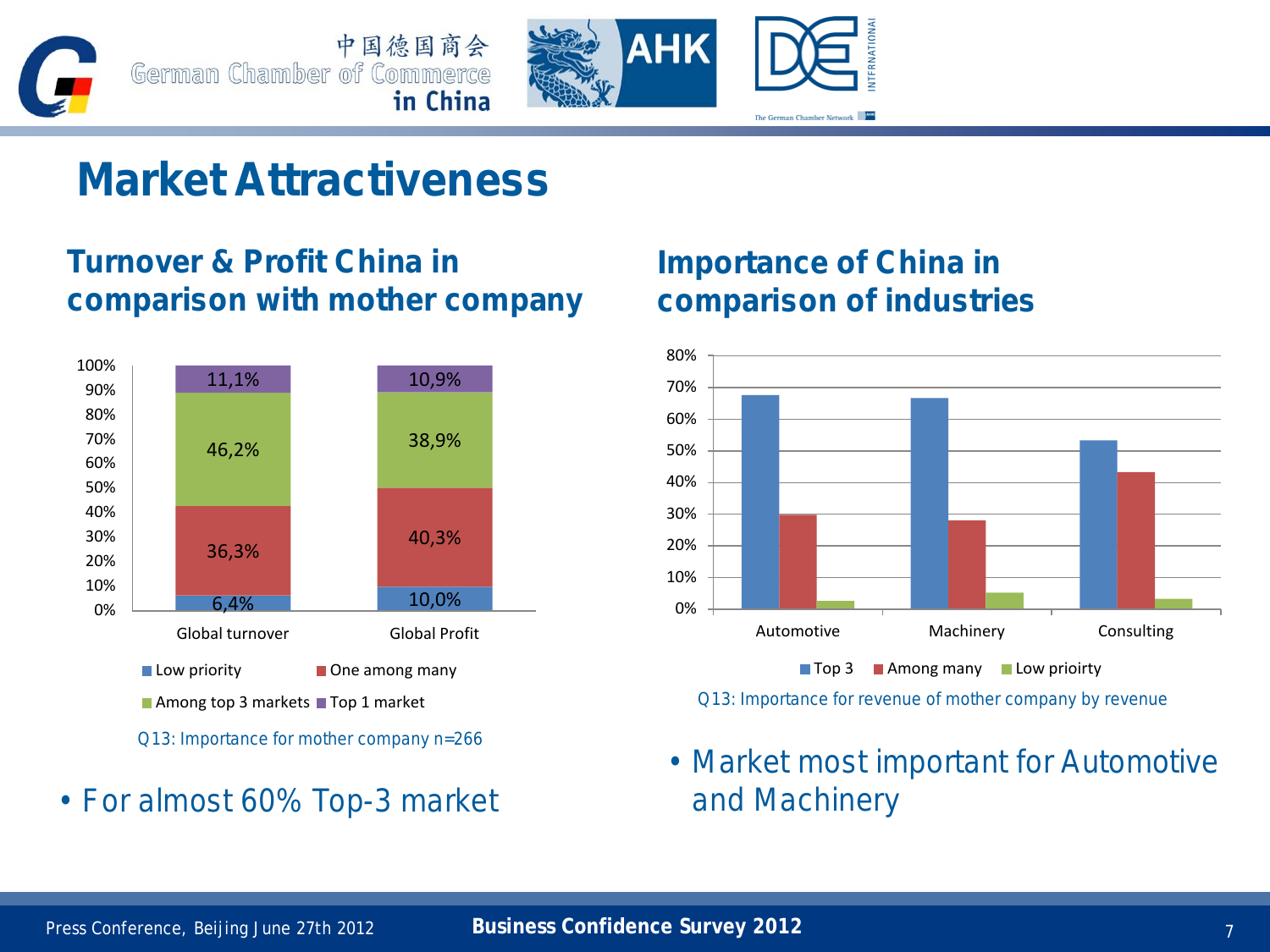中国德国商会 German Chamber of Commerce in China



# **Market Attractiveness**

**Development of Chinese competition**

## **Comparison 2011 - 2012**



• Competition from Chinese companies significantly increasing (+10%)

### **Comparison by company activities**



### **Comparison by industry**



- Competition increased most for Automotive supplier
- Production under more pressure than services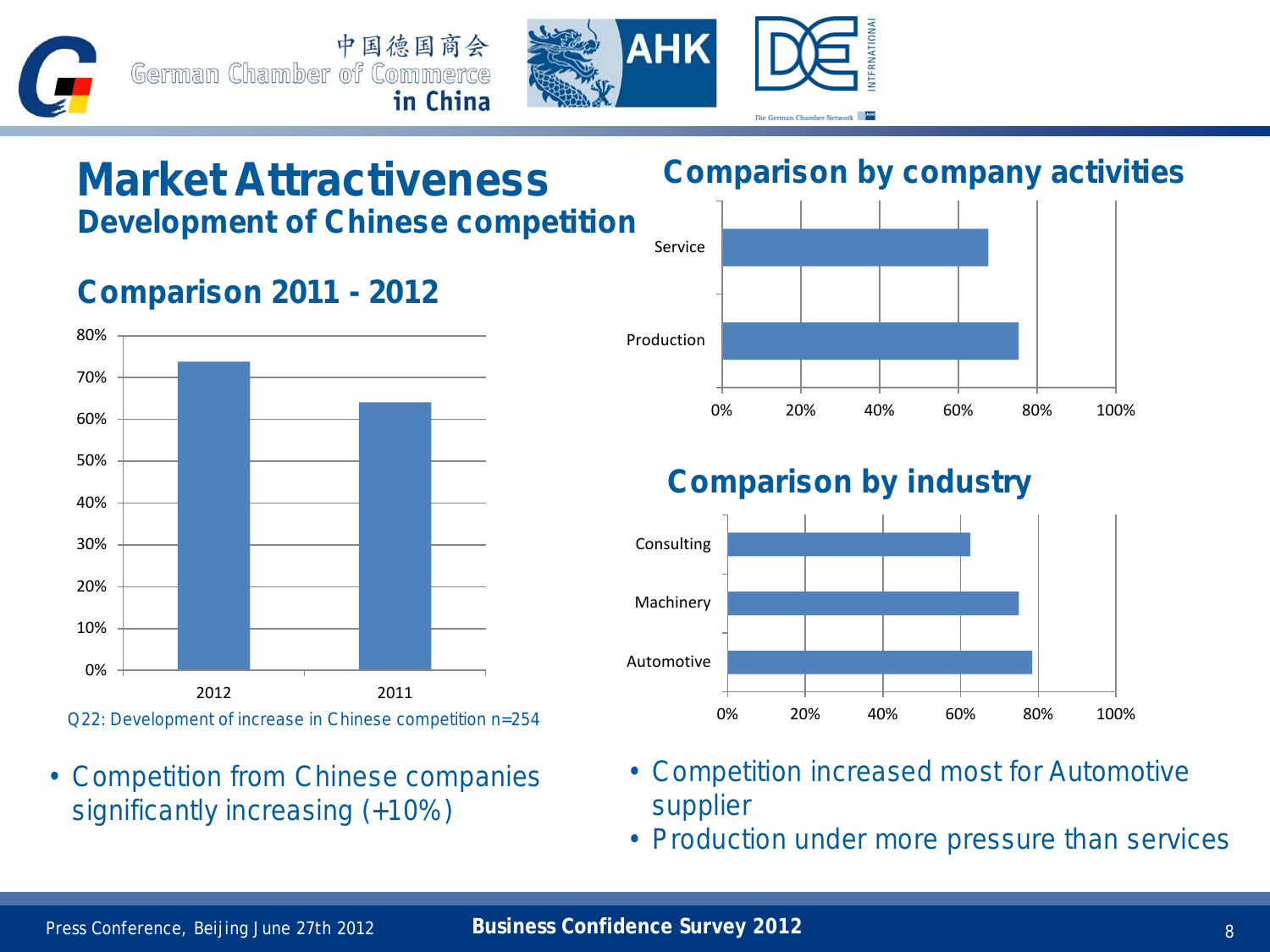

## **Market Attractiveness**

**Future attractiveness of current location for business activities (Comparison by city type)**



Q23: Current location seen as very attractive by activity n=249

- First Tier cities more attractive for future R&D and Services
- Second Tier cities more attractive for production in the future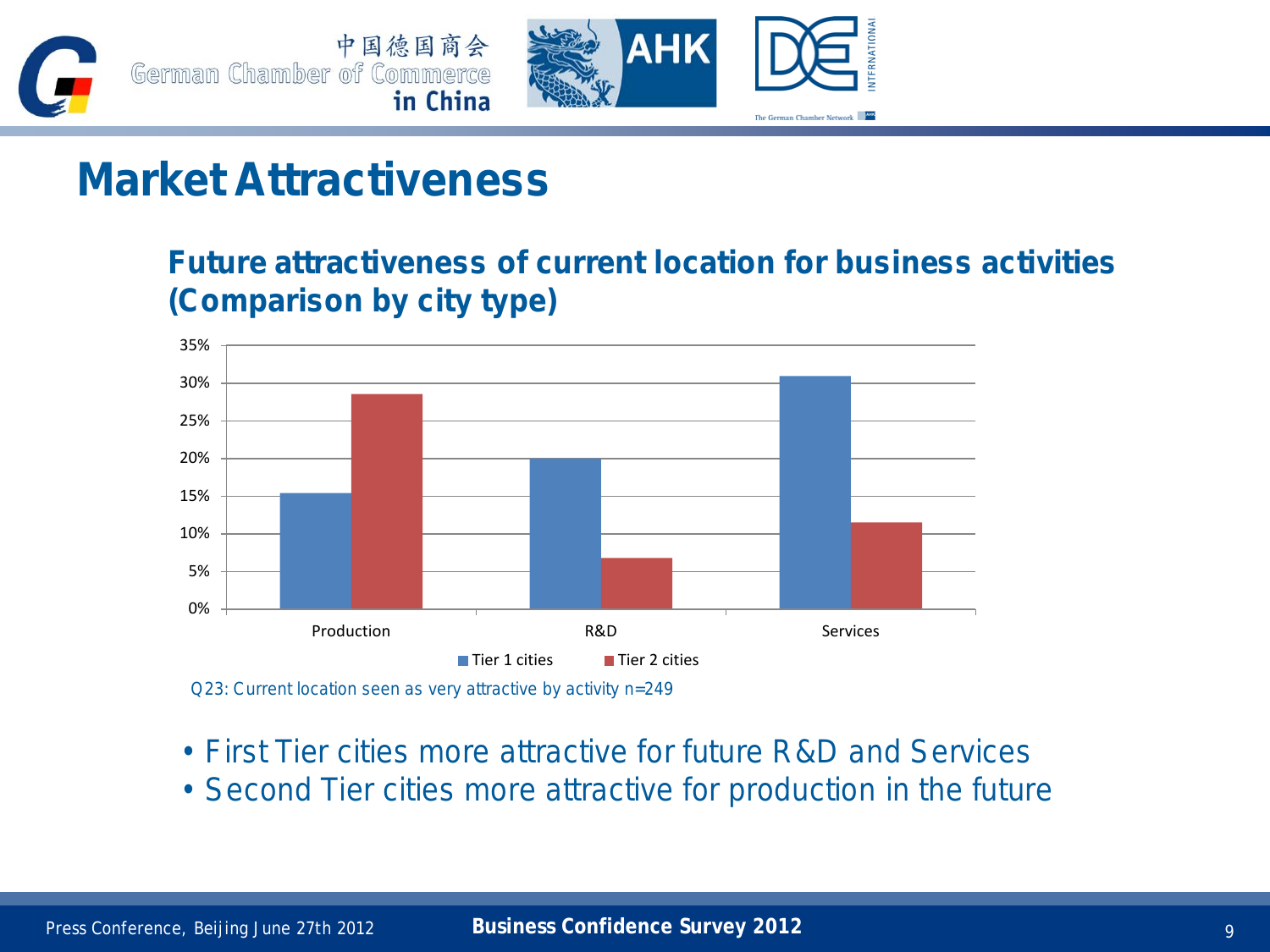



### **Top 10 challenges**



- Ranking of major business challenges remains unchanged to 2011
- IPR not among Top 10 anymore (ranks only 13<sup>th</sup>)
- Top 10 items asked for are a major problem/problem for over 50%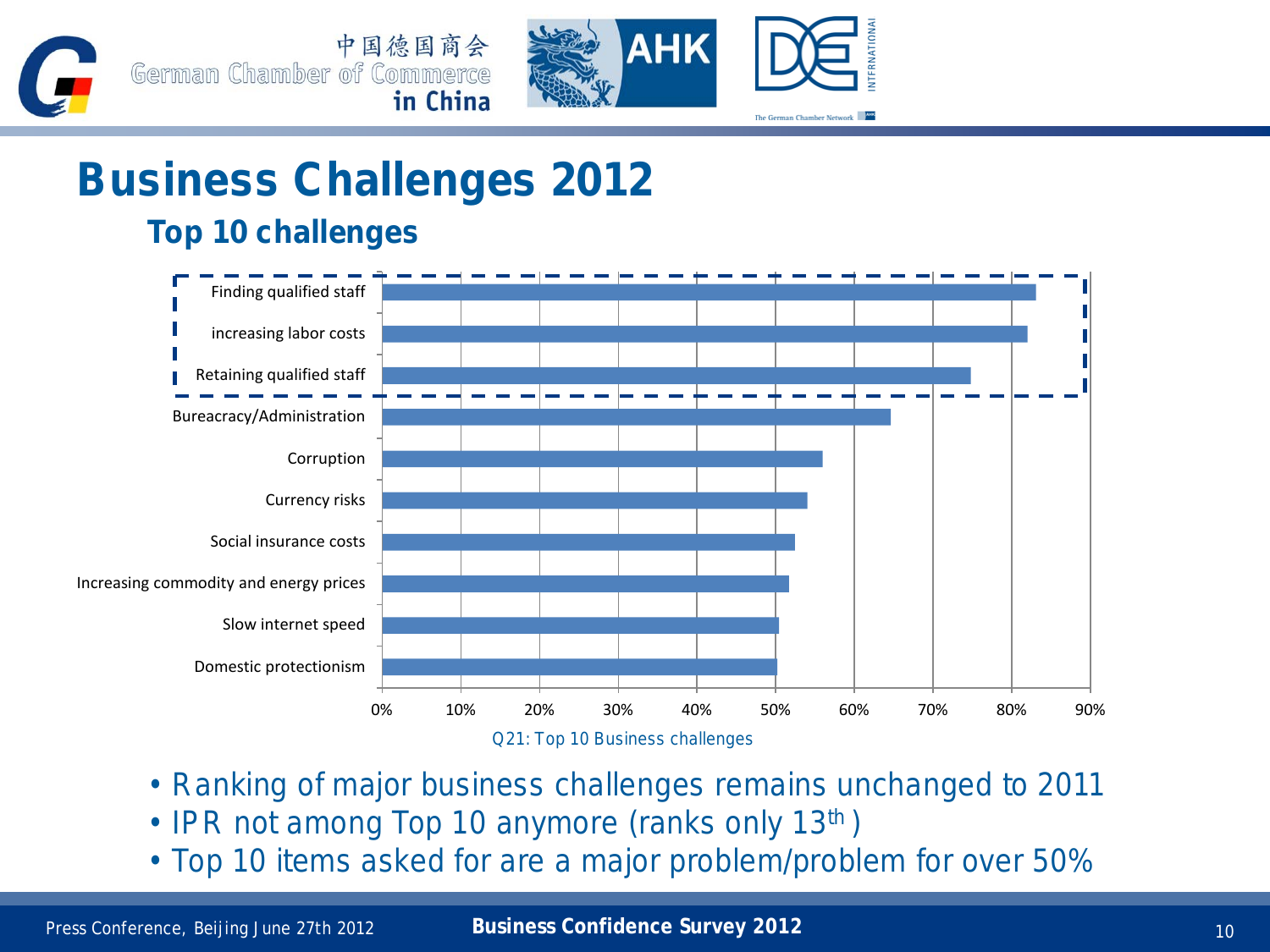



### **Changes compared with 2011**



- Finding qualified staff & increasing labor costs still first but smaller challenge
- Currency and Energy/commodity prices considered to be less pressuring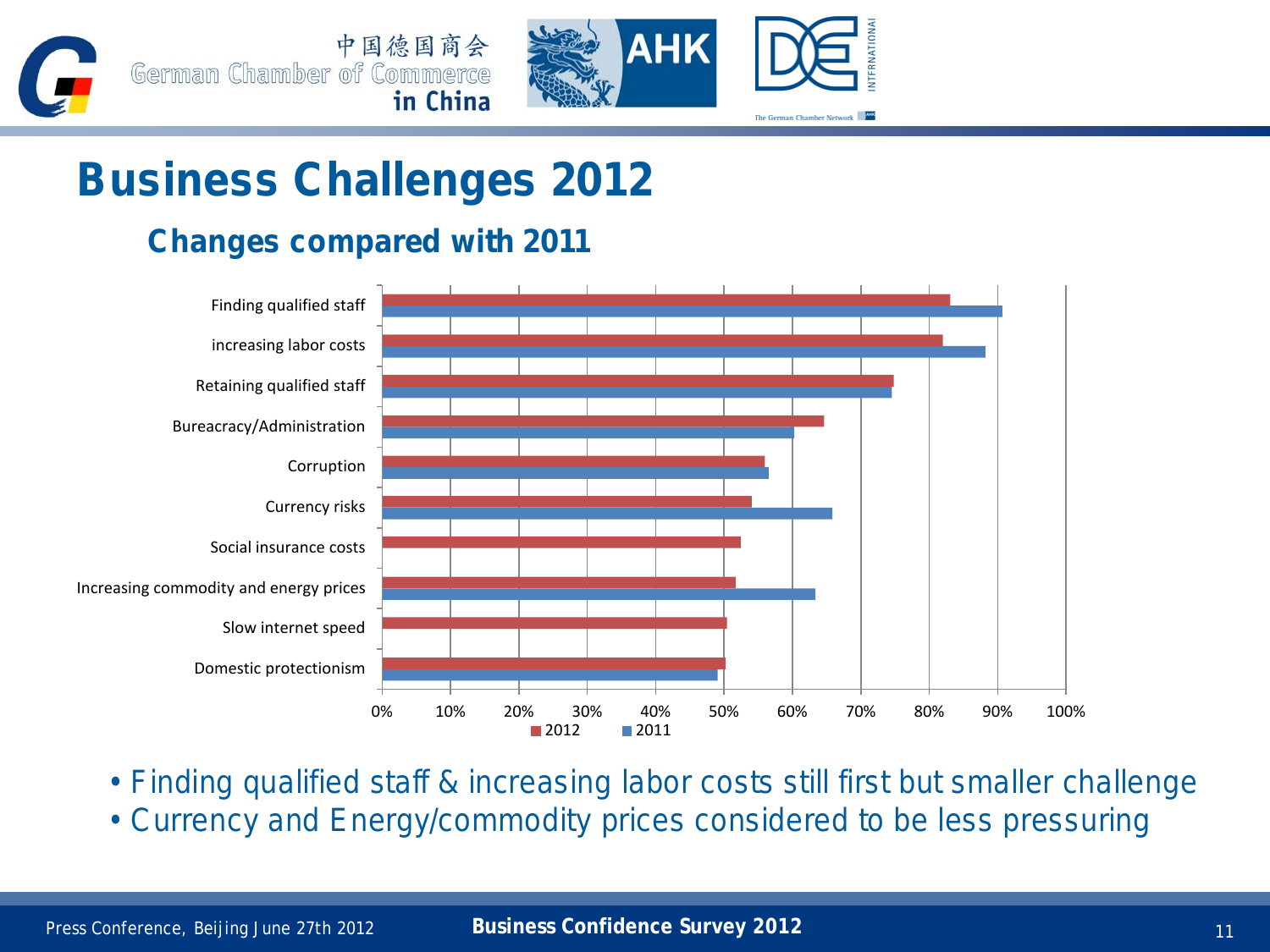



### **Changes of major challenges compared to 2007**



- Legal environment improved
- Protectionism and HR-pressure increased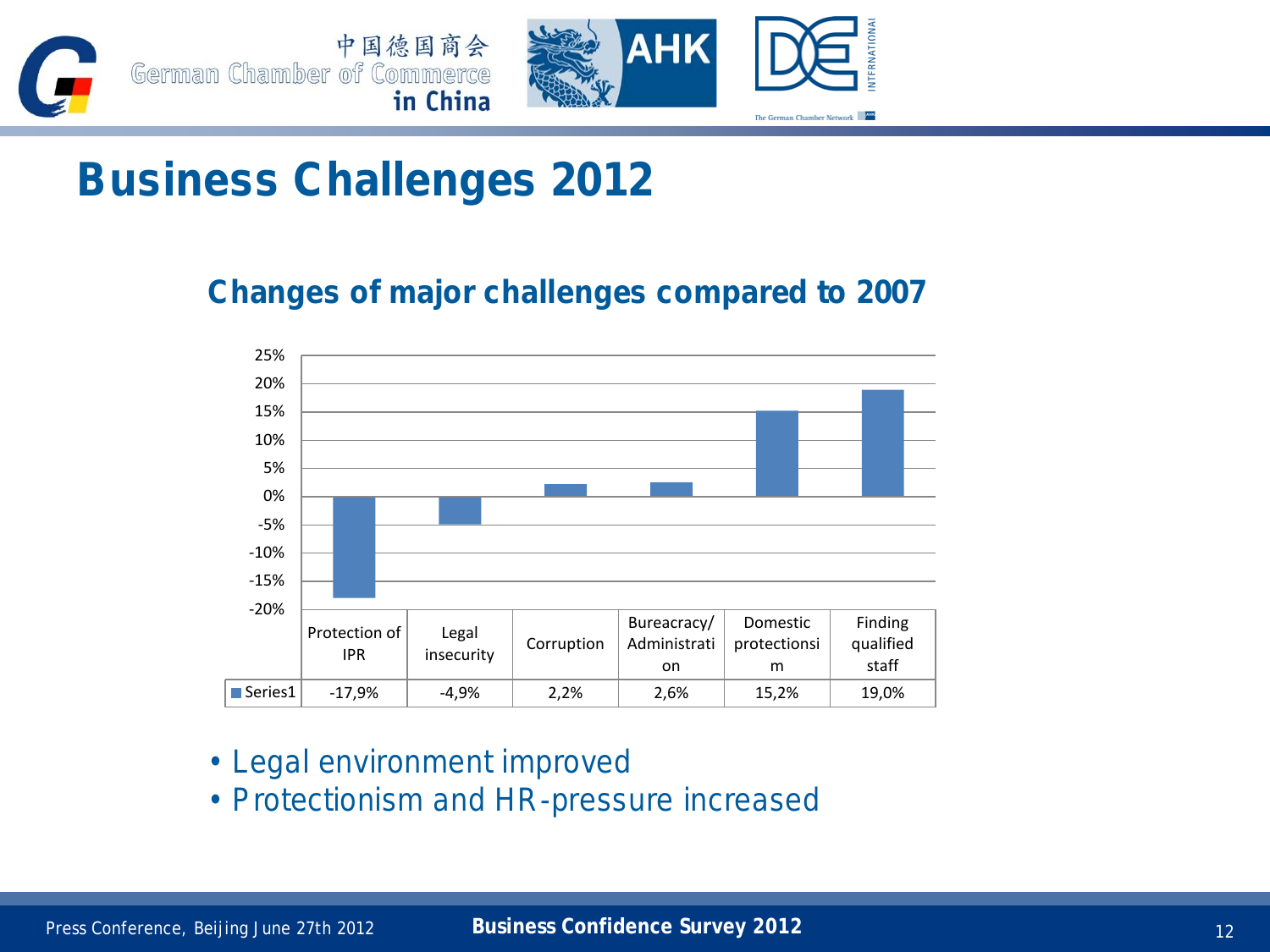





### **Comparison industries Comparison regions**

■ Machinery ■ Automotive ■ Consulting

Q21: Top 10 Business challenges by industry Q21: Top business challenges by region

### Comparatively more of an issue:

- Consulting increasing labor costs
- Automotive retaining qualified staff



■ Shanghai ■ North ■ South Southwest

### Comparatively more of an issue:

- South & Southwest bureaucracy & labor costs
- Shanghai finding & retaining staff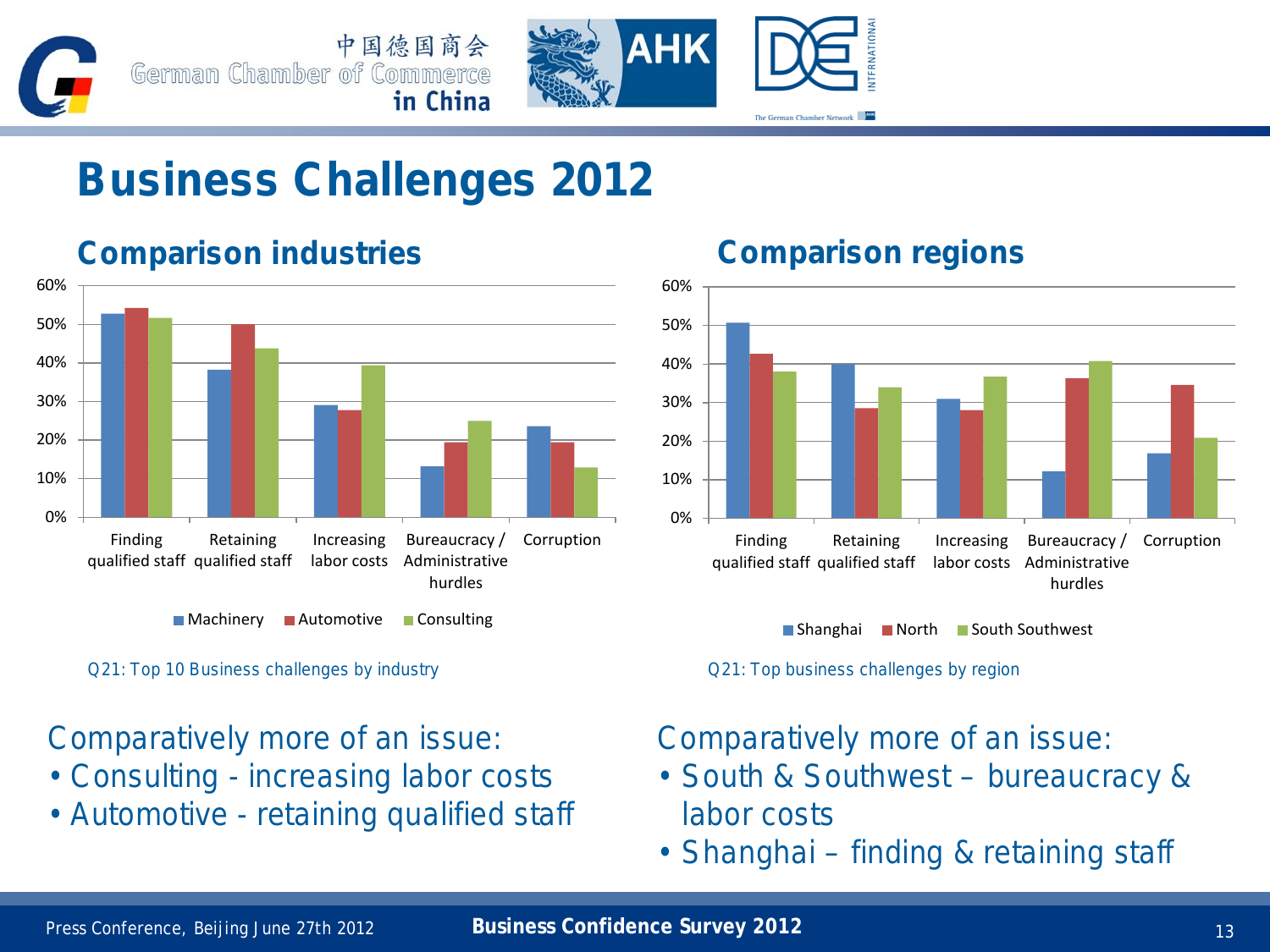**AHK** 

## **Business Challenges 2012**

中国德国商会

in China

### **IPR confrontations initiated by local companies**

German Chamber of Commerce



Q19: IPR confrontations initiated by local companies n=252 Q20: Impact on competitiveness of patent registration of local

• less than 25% have been confronted with IPR issues by Chinese companies **Expected effect on competitiveness through increase patent registration of local companies**

The German Chamber Network



companies n=258

- 77% expect no changed impact
- 19% see increasing challenge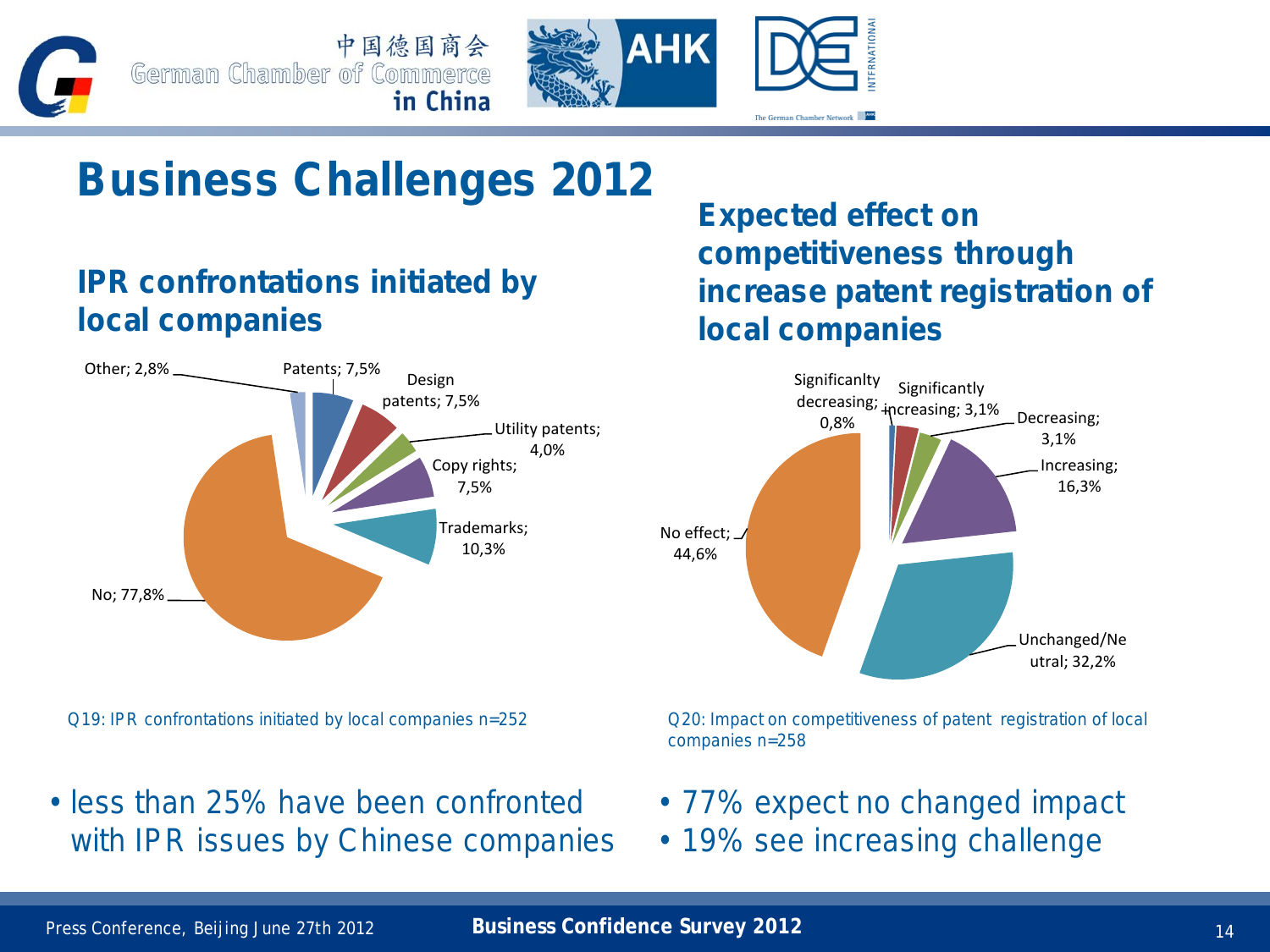



## **Business Outlook**

**Economic conditions compared** 

### **by region** 50% 45% 40% 35% 30% 25% 20% 15% 10% 5% 0% - 1 mgravine Neutral Urchanged Sienticantly worsentes Improving Worsening ■ Shanghai ■ North ■ South Southwest

Q14: Economic conditions n=268

- 1 out of 2 companies don't expect change
- Overall trend slightly optimistic
- South region most restraint outlook

### **Business targets by industry**



Q15: Business targets by industry n=268

- Over 70% will mostly reach their targets
- Consulting most overachieving
- Automotive more challenged with achieving targets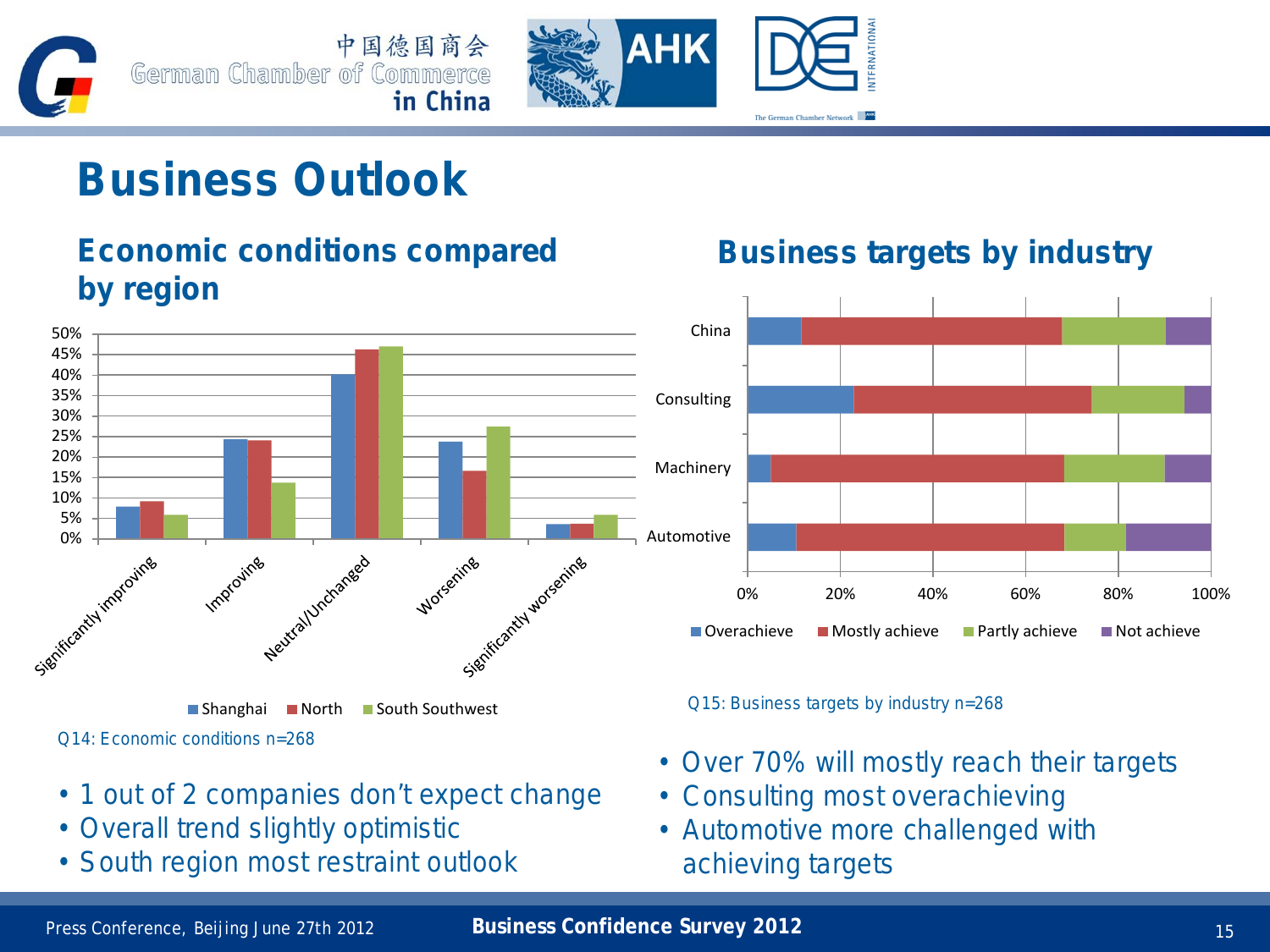



## **Business Outlook**

### **Expectations Turnover, Profit & Investment**



- Majority expects still increasing turnover, profit – but more leveled
- More investments planned

### **Comparison industries profit development**





- In Automotive & Machinery less companies expect increasing profits
- Consulting above average expectations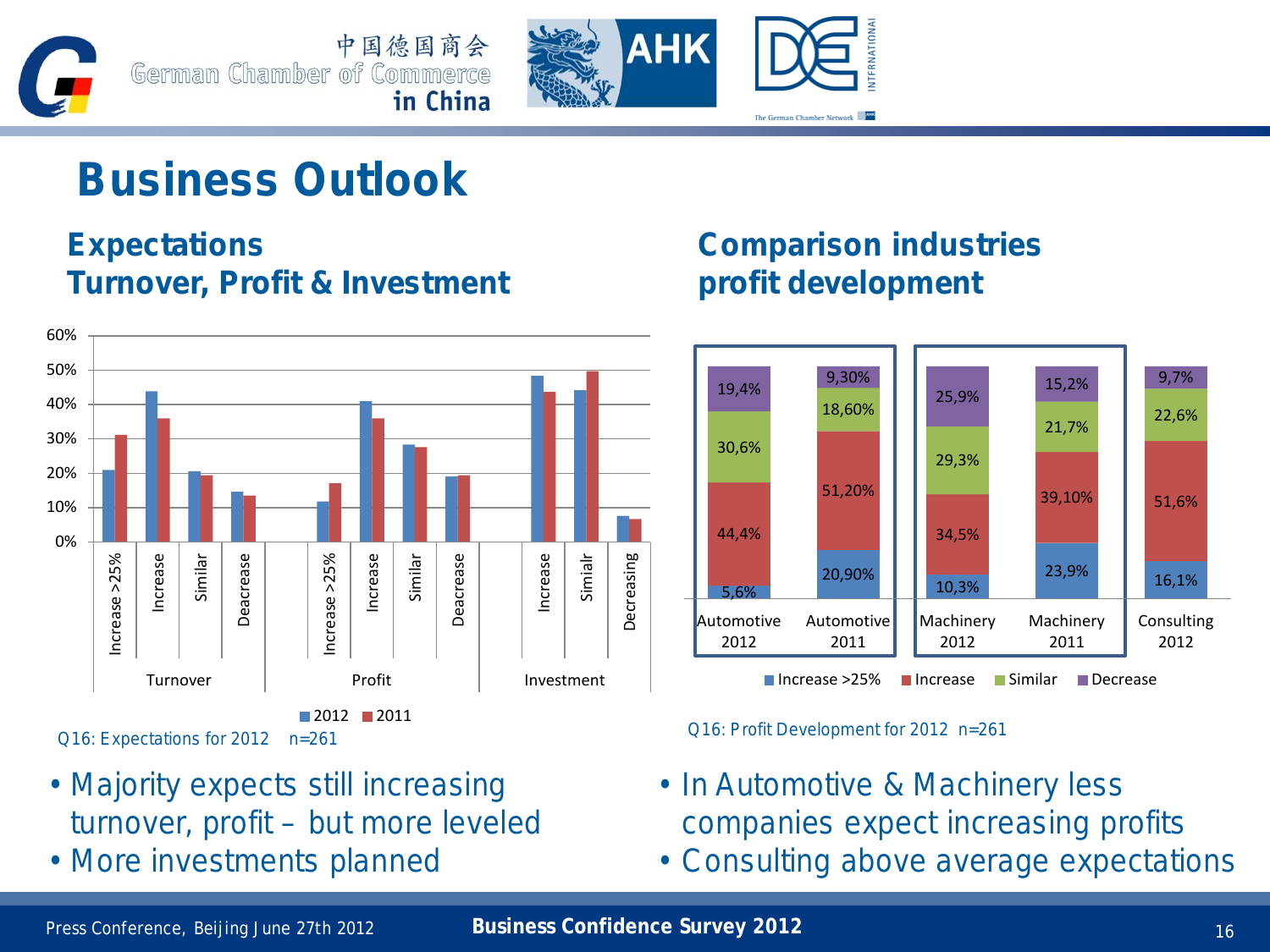



## **Business Outlook Origin of planned Investment**



### • Investment outlook most optimistic in North - most pessimistic in South

### **Comparison regions Comparison company size**



• Increases in planned investment rise with company size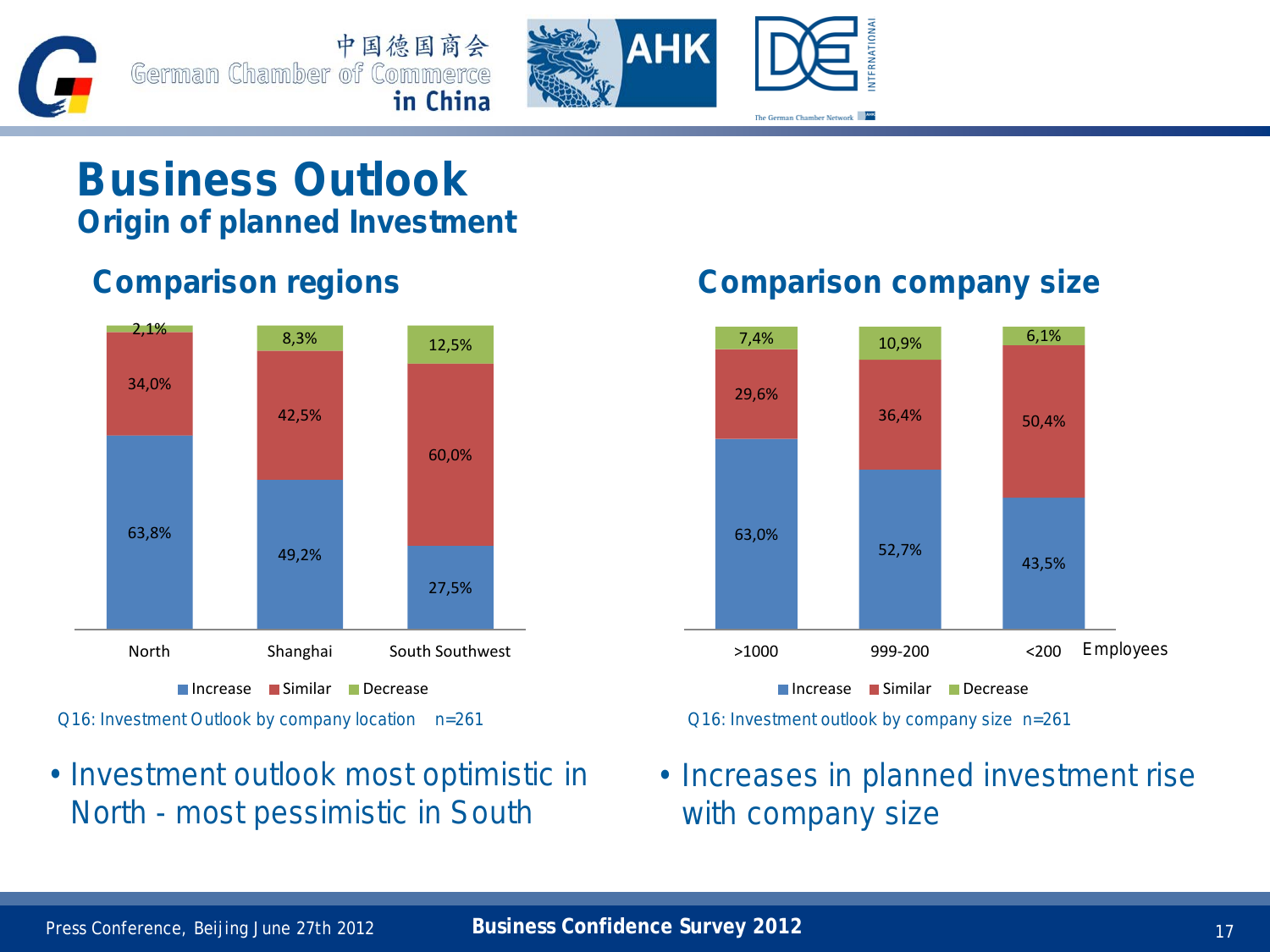



## **Business Outlook Destination of planned Investment**



Q17: New investment locations considered in next 3 years n=150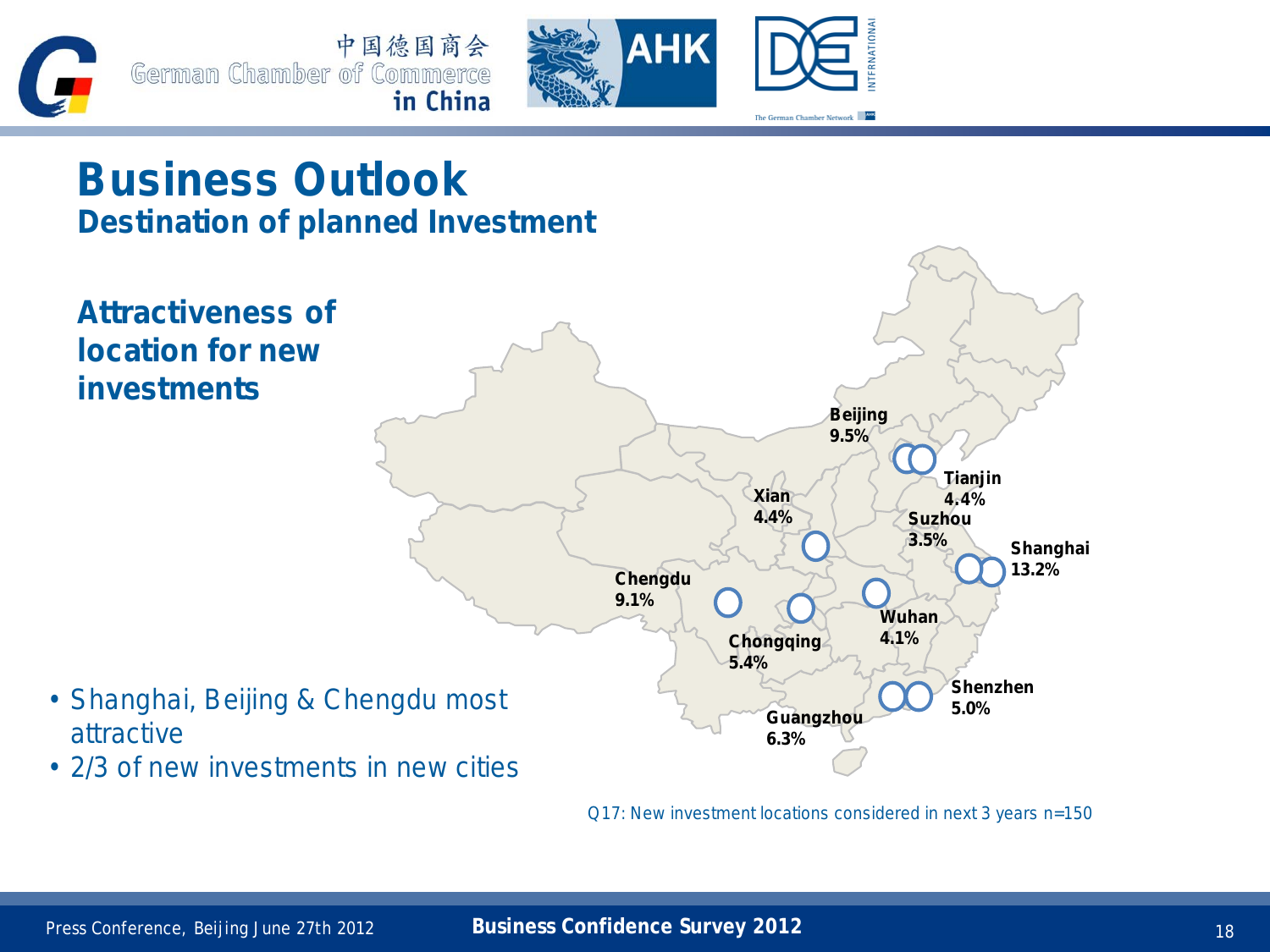中国德国商会 German Chamber of Commerce in China



## **Business Outlook Destination of planned Investment**

### **Attractiveness of region for future investments**



- Coastal areas remain most attractive
- West and Central more attractive than North and South

### **Attractiveness of Central & Western China for investments in new locations**



• West and Central China becoming more attractive for investments in new cities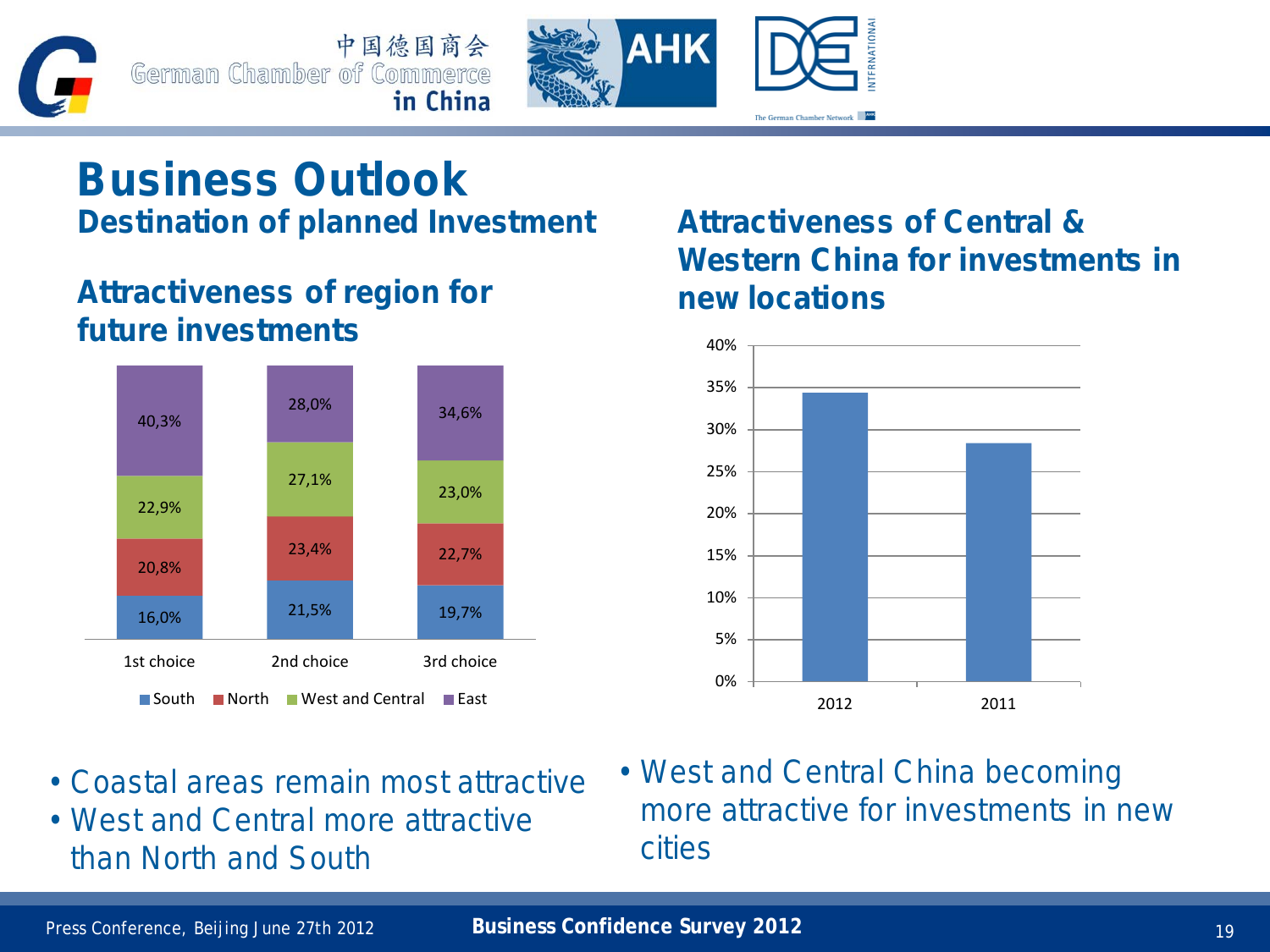





**2 Part 2 – Sales and Distribution Channels**

## In cooperation with

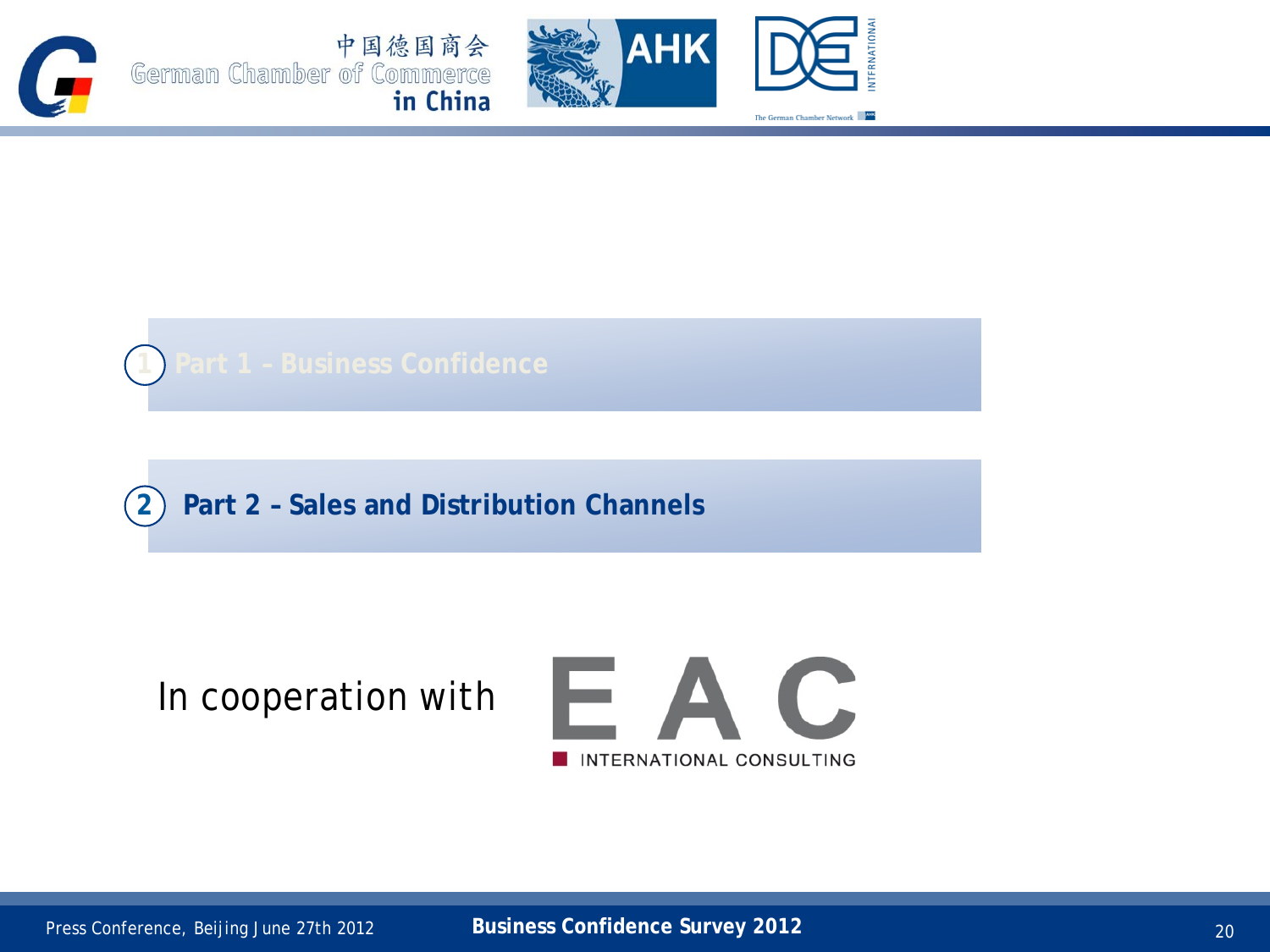







## **Key Findings**

Yangtze and Pearl River Delta were most important sales regions for German companies in 2011– yet greatest future growth potential in Central and West China **1**

Private customers (local and FIEs) are the most important customer segment in China - focus on domestic Chinese firms to further increase in future **2**





Direct sales channel in particular important for infrastructure business and large accounts where customer interaction and insights are crucial and complete value chain to be maintained in-house **4**

Indirect sales channels are gaining importance especially to gain faster market access and overcome lacking market and customer know-how **5**



Success factors for sustainable sales and distribution set-up in China: Increased efficiency, expansion of network coverage based on locally adapted products **6**

Greatest challenges for sales and distribution in China: Find and retain right talents as well as competition in mid-markets and thereby increasing price pressure **7**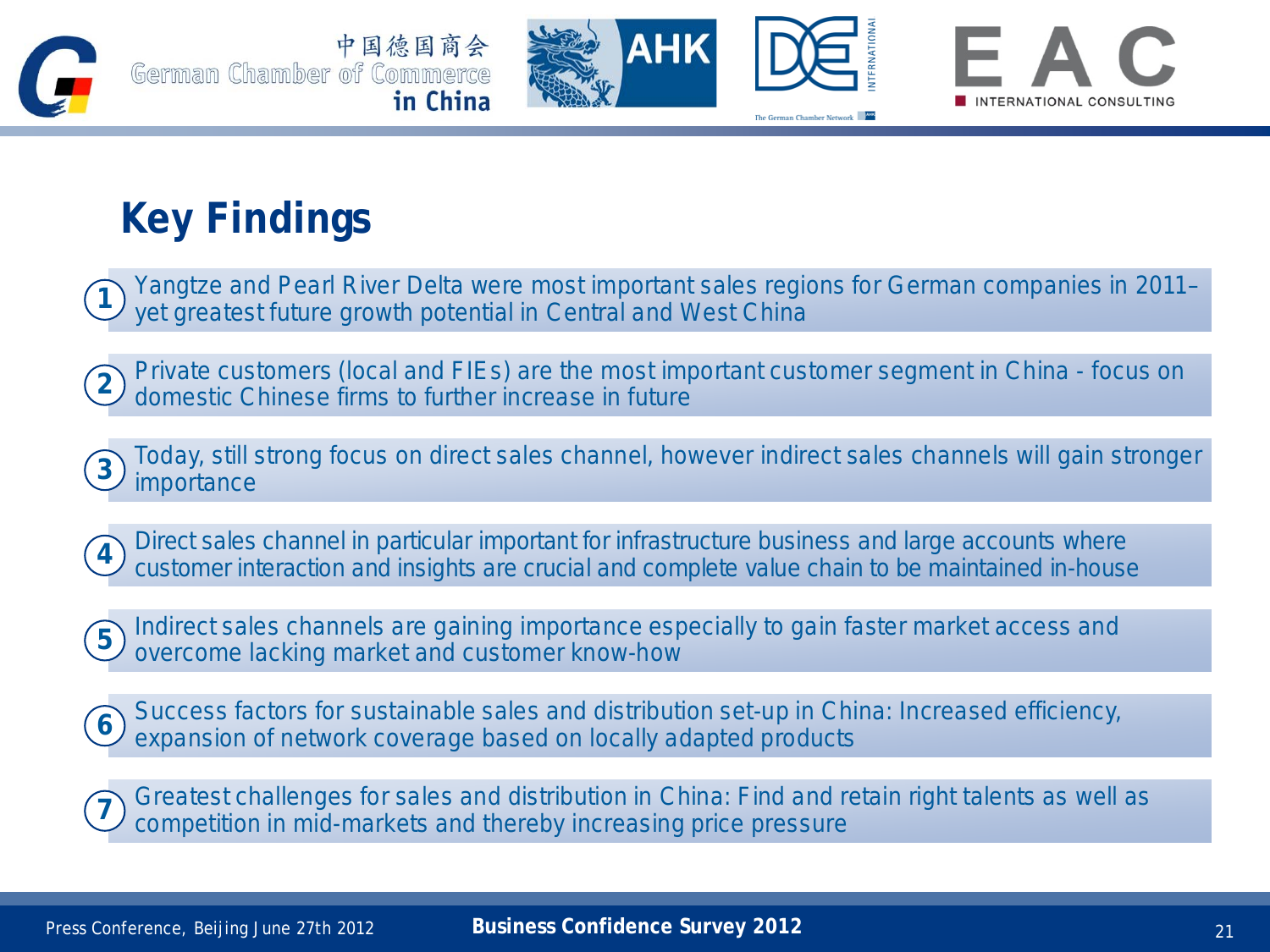





## **Regional Sales Breakdown**

Yangtze and Pearl River Delta were most important sales regions for German companies in 2011– yet greatest future growth potential in Central and West China

Did you have a single most important region for your sales generation in 2011?



Development of the sales share generated in the respective regions until 2015



- Majority of German companies have sales operations all over China
- In 2011, a clear focus on Yangtze Delta and Pearl River Delta could be identified
	- Until 2015, Central and West China show greatest growth potential
- EAC project experience
	- Shift of production towards Central and West China
	- Set-up of smaller production entities in Central/ West China in addition to established ones along Coastal areas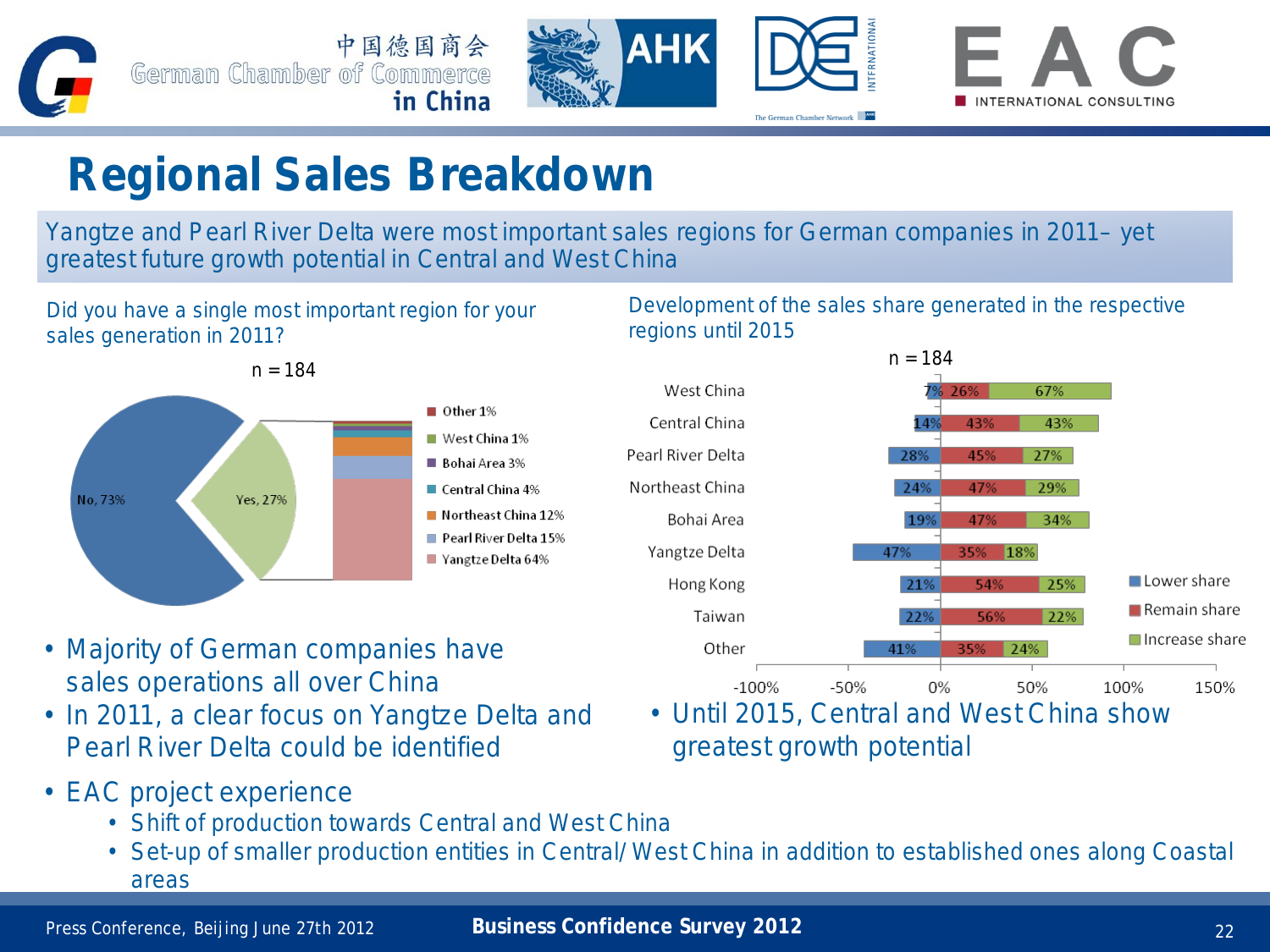

## **Sales Breakdown by Customers**

Private customers (local and FIEs) are the most important customer segment in China - focus on domestic Chinese firms to further increase in future

- Majority of sales generated from private industry enterprises
- German firms in China with highly diversified customer structure
- •"Local for local"-sales, with German companies selling to private local enterprises shows greatest growth potential

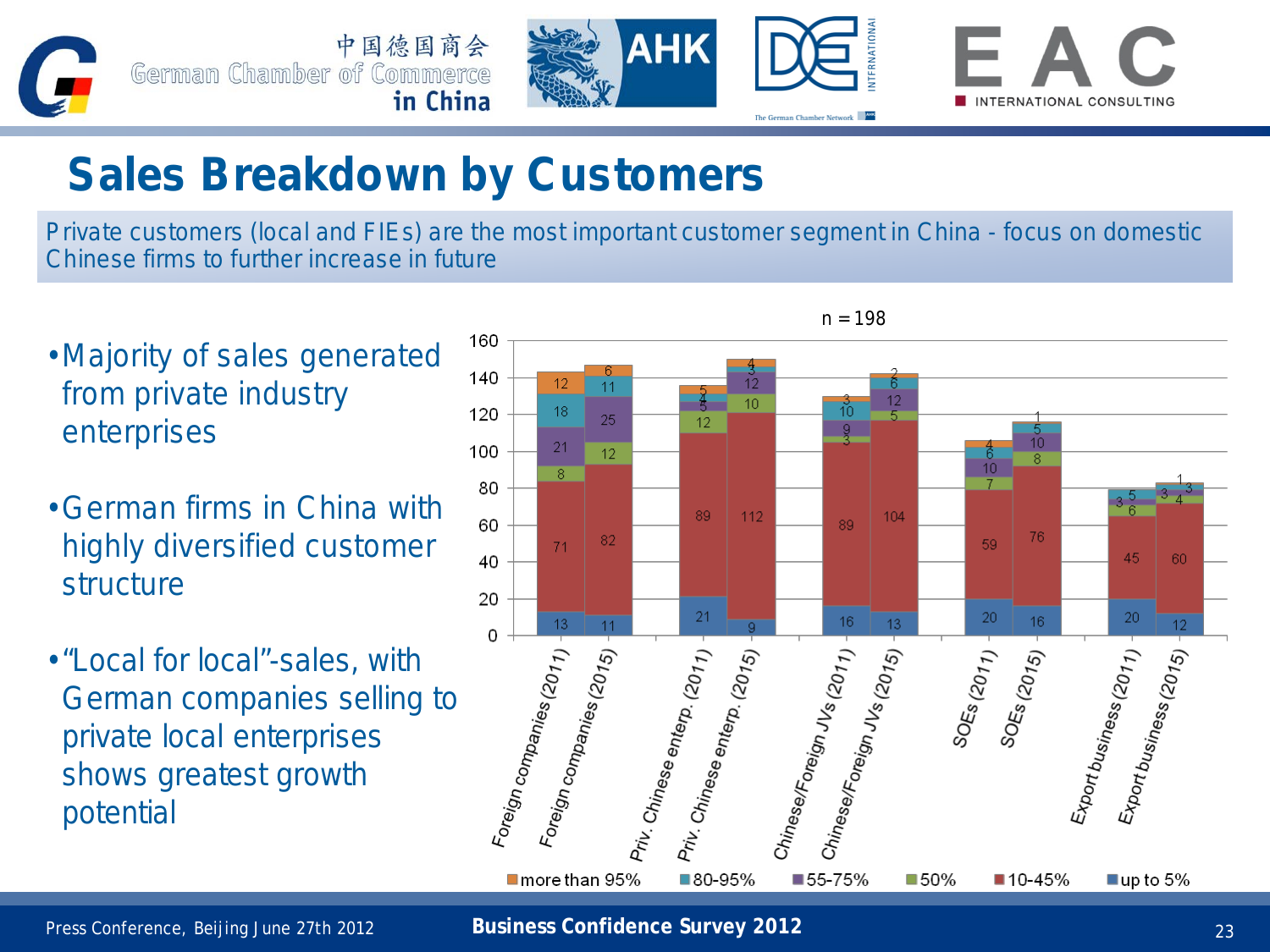





## **Usage of Sales Channels**

Today, still strong focus on direct sales channel, however indirect sales channels will gain stronger importance



Share of direct sales among German companies in China

- Currently, strong focus on direct sales channel recognized as:
	- Distributor/ dealer structure was not established well enough in the past
	- Focus on few, economically important regions due to structural weaknesses in Central and West China
- For the future, an increasing importance of indirect sales channels, especially in Central and West China, foreseen due to increased localization and cost-cuttings
- EAC project experience
	- Identification of regional distribution channels for machinery company in Central/ West China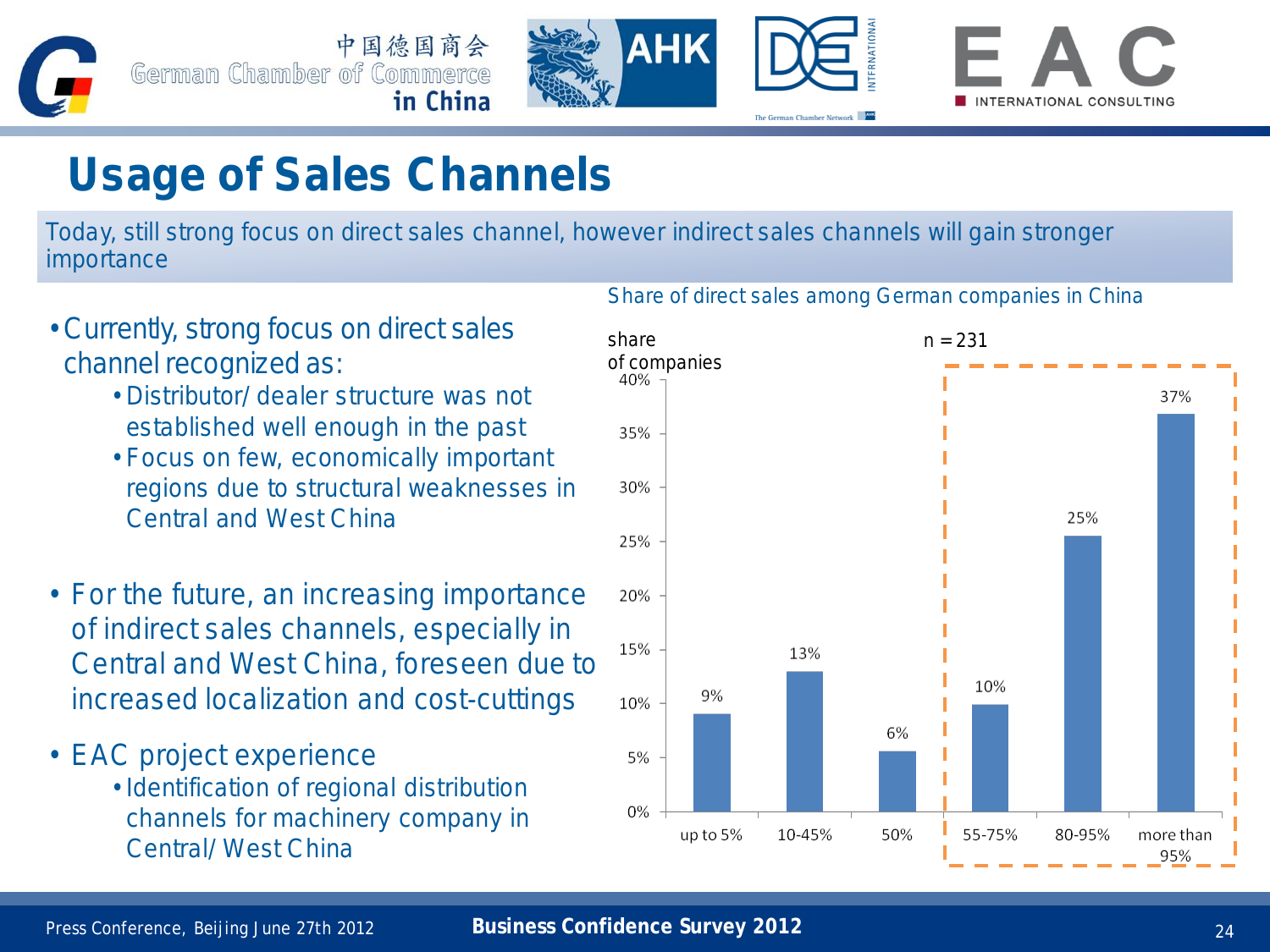





# **Direct Sales Model**

Direct sales channel in particular important for infrastructure business and large accounts where customer interaction and insights are crucial and complete value chain to be maintained in-house

- Direct sales still preferred by majority of German companies
- •Soft factors, such as mitigating risk of uncontrollability and improved inventory management are not perceived as specific advantage by majority of German enterprises
- •EAC project experience
	- Direct sales will remain future key, especially for premium products sold to transparent customer groups (knowhow and margin control)

Advantages for direct sales operations  $n = 221^{1}$ 

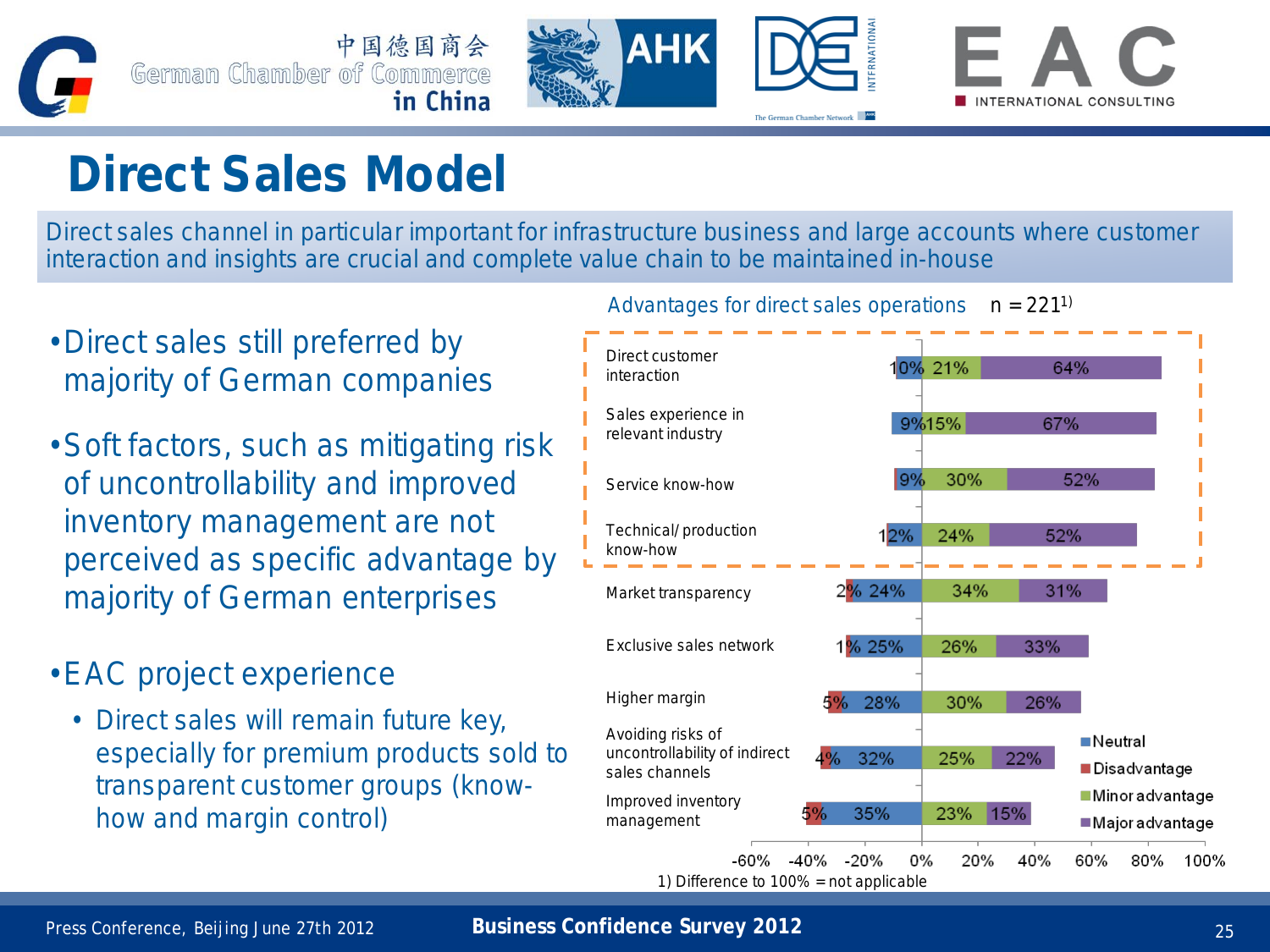





# **Indirect Sales Model**

Indirect sales channels are gaining importance especially to gain faster market access and overcome lacking market and customer know-how

- Due to size of China and growing economic importance of Central and West China, usage and/ or cooperation with distributors becomes increasingly important
- Especially fast access to distribution network, market and customer base identified as major advantages of indirect sales channels
- EAC project experience
	- Outsourcing of services to distributors to finance supply chain and better manage accounts receivable and/ or to mitigate risks, especially compliance issues

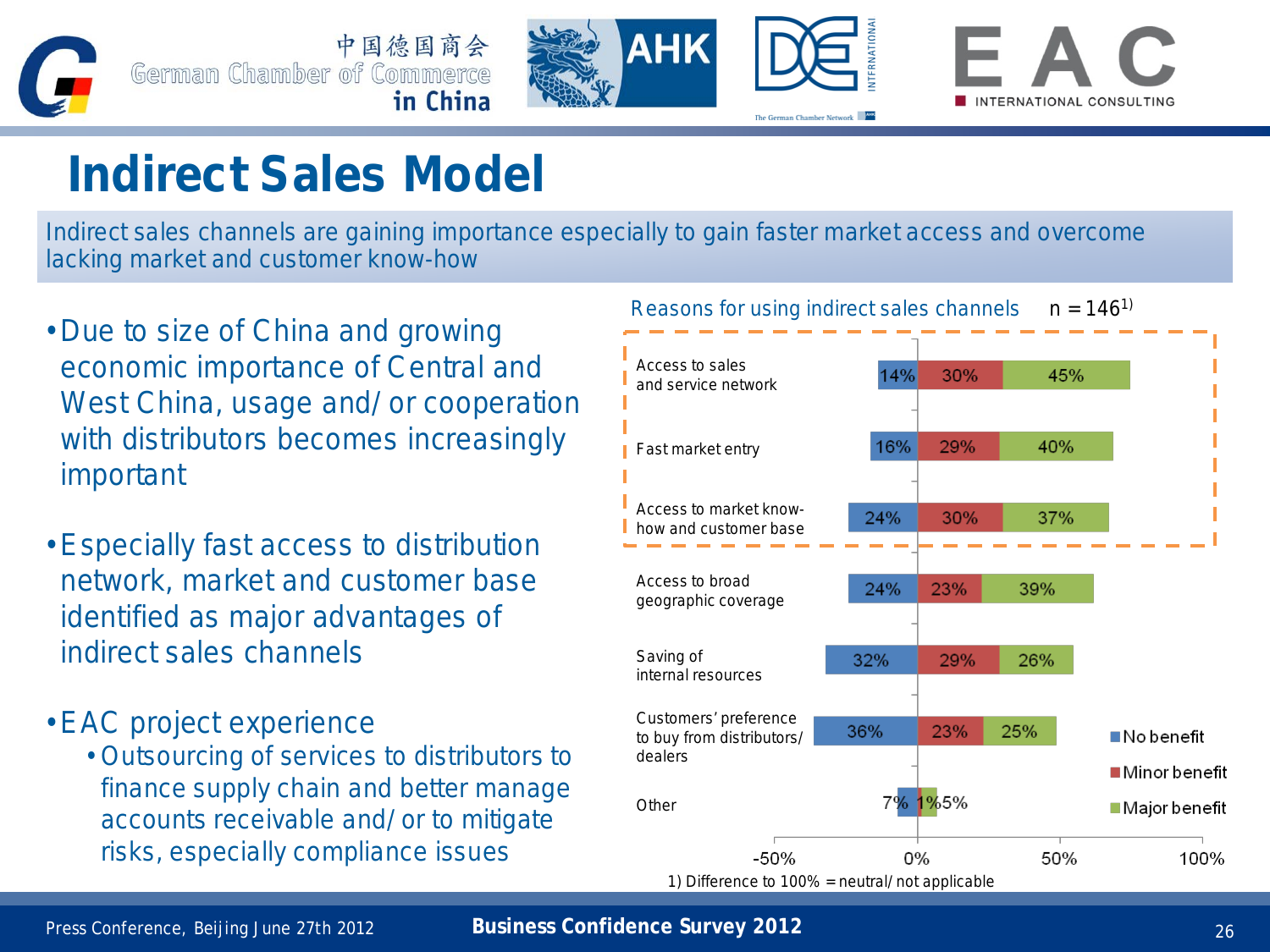

中国德国商会 German Chamber of Commerce in China





# **Sales and Distribution Set-up**

Success factors for sustainable sales and distribution set-up in China: Increased efficiency, expansion of network coverage based on locally adapted products

- Majority of companies identified strong action demand for improvement of set-up
- Expansion of sales/ distribution network as one possibility to improve sales set-up
	- Network expansion in existing areas and West China as major concern
	- Partnering with or acquisition of local competitors seen as further potential step
- Improvement of product offerings regarded as fundamental way to strengthen sales activities
- EAC project experience
	- Reverse Engineering for local product adaption
	- Development of tailor-made solutions for midmarket products for Chinese market

### Planned activities to strengthen sales and distribution set-up



### Press Conference, Beijing June 27th 2012 **Business Confidence Survey 2012** 27 and 27 and 27 and 27 and 27 and 27